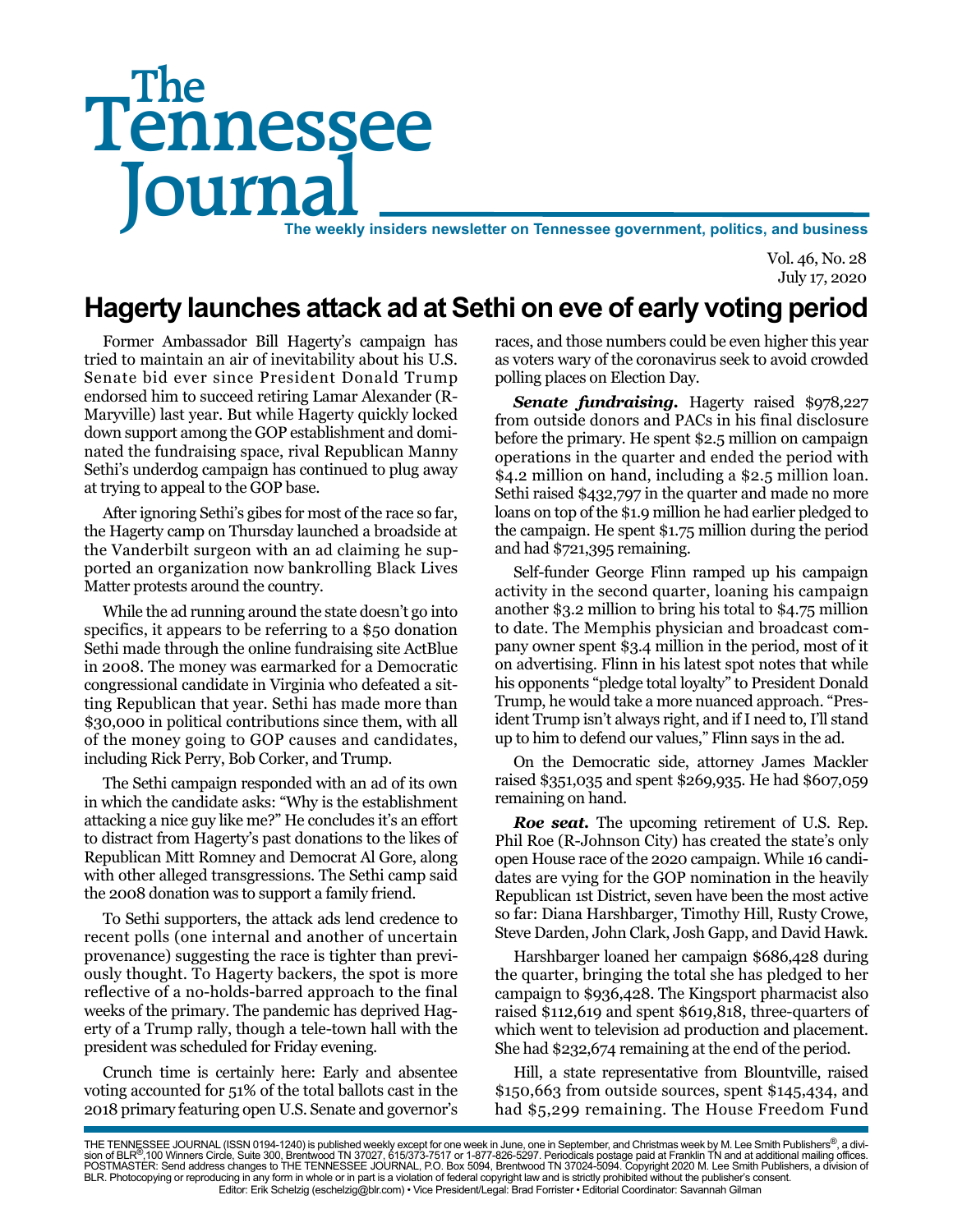kicked in another \$32,982 in bundled contributions. The Club for Growth has pledged to spend \$550,000 in independent expenditures to support Hill's bid.

Crowe raised \$152,904 in the quarter and spent \$129,504, with about 54% of that amount going to former campaign consultant ShellMillerSebastian. Crowe, a longtime state senator from Johnson City, parted ways with the Kingsport-based firm last month and hired consultant Chip Saltsman to try to revive his bid. Crowe had \$218,358 remaining at the end of the period.

Darden, a former Johnson City mayor, gathered \$148,851 in outside contributions and loaned his bid \$30,000. He spent \$143,396 and had \$165,312 remaining. Clark, another former mayor from Kingsport, raised \$43,355 in the quarter and loaned his bid \$213,000. He spent \$349,166 and had \$27,724 left.

Gapp, a Knoxville dermatologist, loaned his bid \$540,000 and raised another \$1,230 in contributions. He spent \$511,149 and had \$30,081 remaining. Hawk, a state representative from Greeneville, raised \$52,250 and had \$22,872 in expenditures, leaving him with \$29,378 at the end of the quarter.

#### *Legislative races*

#### **Incumbents fret about campaign spending by anonymous groups**

While the coronavirus pandemic may have discouraged some potential candidates from pursuing legislative bids, some spirited challenges are still being mounted around the state for open seats and against a handful of sitting members. An added wrinkle has been the emergence of outside committees trying to influence the outcome of GOP primary contests.

A shadowy group called the East Tennessee PAC has been sending mailers and running TV ads attacking Rep. Matthew Hill (R-Jonesborough). The PAC is registered in the state but has filed no spending disclosures. The House Republican Caucus on Thursday took aim at a group called National Gun Rights for sending out mailers attacking incumbents like Hill, Micah Van Huss of Jonesborough, and Rick Tillis of Lewisburg.

Tillis is also the subject of attack pieces sent out to voters in his district by a group calling itself Faith Family Freedom Fund. It has no connection to the national PAC of the same name, which is run by the Family Action Council. The group reported zero contributions or expenditures as of the end of the second quarter.

*House 92.* Tillis, who stepped down as House Republican whip amid an internal fight over an anonymous Twitter account, faces two primary challengers, Vincent Cuevas and Todd Warner. The latter has loaned his campaign \$80,100. Tillis raised \$28,609 in the quarter, including \$5,000 from U.S. Sen. Marsha Blackburn's PAC and \$3,426 from House Speaker Cameron Sexton (R-Crossville). Fellow Reps. Patsy Hazlewood, Jeremy Faison, Andrew Farmer, Pat Marsh, and Sam Whitson combined to give another \$6,200. Tillis spent \$45,293 and had \$56,988 left. Warner spent \$68,908 and had \$13,442 remaining.

*House 6.* Tim Hicks, the Johnson City developer challenging Van Huss in the Republican primary, brought in \$64,375 in contributions in the quarter. His top donor was the Housing Industry PAC, which gave \$5,000. Hicks spent \$19,682 and had \$44,692 remaining. Van Huss brought in just \$3,870, with \$1,000 of that coming from the PAC of House Majority Leader William Lamberth (R-Portland). Van Huss spent \$15,298 in the quarter and had \$12,195 remaining.

*House 7.* Republican primary challenger Rebecca Keefauver Alexander outraised incumbent Matthew Hill \$50,470 to \$18,950. Alexander loaned her bid another \$20,000, spent \$20,863, and had \$49,607 remaining at the end of the period. Hill's total included \$3,000 from the Tennessee State Employees Association's PAC and a combined \$8,000 from fellow Reps. Clay Doggett, Rick Eldridge, Ron Gant, Johnny Garrett, Farmer, Sabi Kumar, Lamberth, and Chris Todd. Hill spent \$25,828 and had \$34,451 left on hand.

*House 18.* In the Republican race to succeed retiring Rep. Martin Daniel (R-Knoxville), former mayoral candidate Eddie Mannis brought in \$35,996, including \$7,317 in contributions from himself. Notable donations include \$3,200 each from developer Raja Jubran and Jenny Boyd, the wife of UT President Randy Boyd. Former Gov. Bill Haslam gave \$500, as did his father.

Primary opponent Gina Oster received \$20,040 in the quarter, including \$1,600 from furniture dealer Albert McCall II and \$1,500 from Lamberth. Oster loaned her campaign \$1,120, spent \$4,230, and had \$16,931 remaining. Mannis spent \$14,179 and had \$21,818 remaining on hand, though \$6,400 of that balance is reserved for the general election campaign.

*House 16.* In the Republican primary to succeed retiring Rep. Bill Dunn (R-Knoxville), County Commissioner Michele Carringer raised \$14,500, spent \$6,904, and had \$24,035 remaining. Her opponent, school board member Patti Bounds, raised \$9,934, including \$1,000 from the Tennessee Education Association (TEA). She spent \$9,632 and had \$9,580 left.

*House 76.* The top fundraiser among the five Republicans vying for the nomination to succeed retiring Rep. Andy Holt (R-Dresden) was Weakley County businessman Tandy Darby, who brought in \$52,009. Top donations included \$5,000 from the TEA and \$2,500 from former U.S. Rep. Stephen Fincher. Dennis Doster received \$7,675 and loaned \$7,700, John McMahan raised \$27,622 and loaned his campaign another \$6,000, and Keith Priestley raised \$12,203. David Hawks reported no fundraising activity. McMahan was the biggest spender in the quarter with \$31,963. Darby had the most cash remaining with \$32,110, while the other three each had less than \$2,000 left.

*House 3.* The Republican race for the seat vacated by Rep. Timothy Hill running for Congress features former Rep. Scotty Campbell and National Guard Lt. Col. Neal Kerney. Campbell raised \$18,917 from outside donors and loaned his bid \$15,000. His contributions include \$3,000 from the liquor wholesalers' PAC and \$1,000 each from Sen. Jon Lundberg of Bristol, Lam-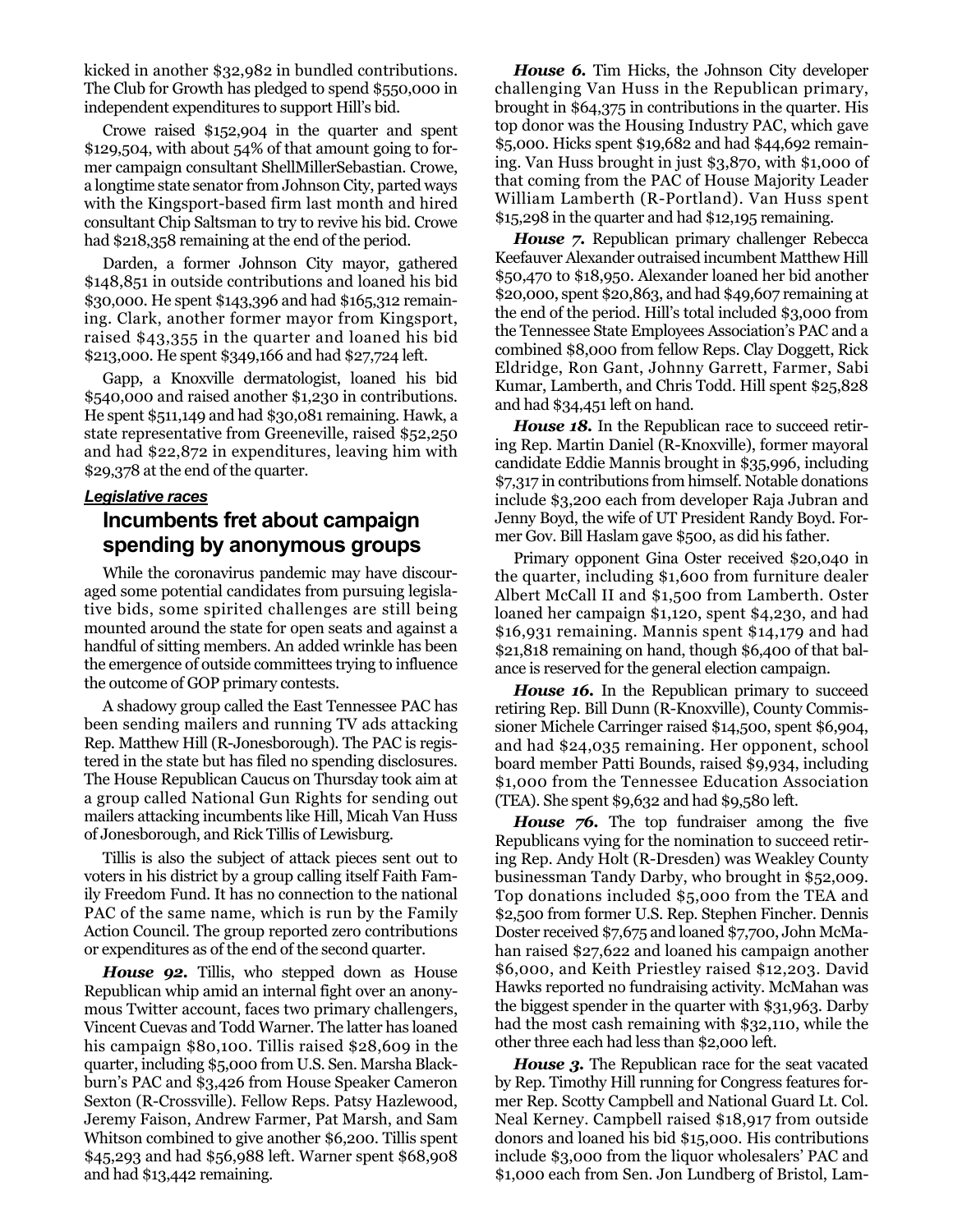### Tennessee News Digest

● General fund revenues fell \$6 million short of budgeted estimates in June. Sales tax collections missed projections by \$14 million and were 1.3% lower than the same month last year. General fund revenues have fallen \$302 million short of projections through the first 11 months of the budget year.

● Gov. Bill Lee awarded Tennessee Army National Guard Sgt. 1st Class Patrick Shields with the soldier's medal for

disarming a teenager who had opened fire during a high school football game at Haywood High School in 2018.

● A lawsuit over adequate state funding for urban school districts has been set for trial in Nashville in October 2021. Shelby County Schools sued the state in 2015, and Metro Nashville Public Schools joined the case two years later.

● Volkswagen said 31 employees and contractors have tested positive for

COVID-19 since the German automaker reopened its Chattanooga plant in May.

● Shelby County prosecutor Amy Weirich declined to bring charges against U.S. marshals who fatally shot 20-yearold Brandon Webber after he rammed their vehicles and pointed a rifle at them. ● Accountant Herb Miller of Hixson was listed in a federal database as receiving more than \$2 million in PPP loans. The actual amount was \$3,700.

berth, and the TEA. Another \$750 came from Sen. Rusty Crowe (R-Johnson City), who is running against Hill for the Republican congressional nomination.

Kerney loaned his campaign \$16,694, but raised just \$1,300 from outside donors, including \$500 from Rep. Bud Hulsey of Kingsport. Campbell spent \$12,821 and had \$21,095 remaining. Kerney spent \$16,618 and had a remaining balance of \$2,441.

*House 52.* House Democratic Caucus Chairman Mike Stewart was the most prolific fundraiser among incumbents, collecting \$78,270 in outside donations and lending his bid \$4,228. Top donors included fellow Nashville Democratic Reps. Bill Beck, Jason Powell, and Bo Mitchell, each of whom gave \$3,000. James Turner II, an African-American pastor, is challenging Stewart, who is white, in the primary. Turner raised \$27,830 in the quarter, including \$9,771 in unitemized contributions. Turner had \$14,609 on hand at the end of the period, while Stewart had about \$34,000 remaining.

*House 97.* Two Republicans and four Democrats are vying for the respective nominations to succeed retiring Rep. Jim Coley (R-Bartlett). Republican John Gillespie, who has Coley's endorsement, brought in \$12,350 in the quarter, including \$1,000 from Faison, the House GOP caucus chairman. He spent \$12,877 and had \$52,317 remaining. Opponent Brandon Weise hadn't filed a second quarter report at the deadline.

On the Democratic side, Gabby Salinas raised \$20,090 including \$5,000 from the Teamsters, Laborers, and Office and Professional Employees unions. Allan Creasy, who lost to Coley in 2018, collected \$14,320 and loaned his bid \$3,500; Ruby Powell-Dennis raised \$23,340, including \$1,477 from herself; and Clifford Stockton brought in \$4,647, including \$961 from himself. The remaining cash balances were \$53,666 for Salinas, \$19,129 for Creasy, \$12,285 for Powell-Dennis, and \$3,085 for Stockton.

*House 90.* The Democratic Party's removal of longtime Rep. John DeBerry of Memphis from the primary ballot left three candidates seeking the nomination: Torrey Harris, Anya Parker, and Catrina Smith. Parker's \$11,678 was largely made up by a \$7,037 contribution from Our Children, Our Choice TN, a group funded by a national charter school advocate. Smith raised \$12,020, with \$6,640 coming from the TEA, \$3,000 from the Teamsters, and \$1,850 from herself. Harris had not yet filed a second quarter report.

DeBerry, who under a last-minute law change is planning to run as an independent, had \$173,778 on hand after bringing in \$8,000 during the quarter. Eight GOP lawmakers — Sen. Frank Niceley and Reps. Mike Carter, Rick Eldridge, Dan Howell, Hulsey, Curtis Johnson, Timothy Hill, and Jason Zachary— combined to give him \$6,500. State Veterans Services Commissioner Courtney Rogers kicked in another \$1,000.

*House leadership donations.* Lamberth distributed \$46,500 from his PAC among or on behalf of 14 Republican candidates, including two running in contested primaries for open seats (Oster and Campbell). He spent \$7,500 each on Reps. Paul Sherrell of Sparta and Kirk Haston of Lobelville. Speaker Sexton gave \$19,353, or about \$3,000 each to Reps. Kent Calfee of Kingston, Haston, Mary Littleton of Dickson, Bob Ramsey of Maryville, Tillis, and Mark White of Memphis.

**Senate 26.** This year's only Senate vacancy has been created by the retirement of Sen. Dolores Gresham (R-Somerville). The GOP primary features former Agriculture Commissioner Jai Templeton of McNairy County and former state Rep. Page Walley of Hardeman County. Templeton collected \$87,838 in donations in the quarter and loaned his campaign another \$15,000. Top contributions included \$10,000 from the TEA and \$7,000 from Senate incumbents Mike Bell, Gresham, Ferrell Haile, and Dawn White.

Templeton spent \$89,306 in the quarter and had \$54,535 remaining. Walley, who has been endorsed by the Tennessee State Employees Association, raised \$33,925 in the quarter, spent \$36,038, and had \$48,757 left on hand for the final weeks of the race.

*Senate 20.* Among candidates vying for the Democratic nomination to challenge Sen. Steve Dickerson (R-Nashville), Oak Hill Mayor Heidi Campbell raised \$76,595 from outside donors, including nearly \$20,000 in unitemized contributions, while education consultant Kimi Abernathy raised \$45,445. Campbell spent \$63,724 and had \$75,789 on hand. Abernathy had \$32,690 in expenditures and had \$63,240 remaining.

*Senate 22.* Sen. Bill Powers (R-Clarksville) raised \$13,9745 in the quarter, while primary opponent Doug Englen brought in \$26,305, including \$1,000 from himself. Powers spent \$33,640 and had a remaining balance of \$136,204. Englen, a retired Army chief warrant officer, spent \$35,904 and had \$13,919 on hand.